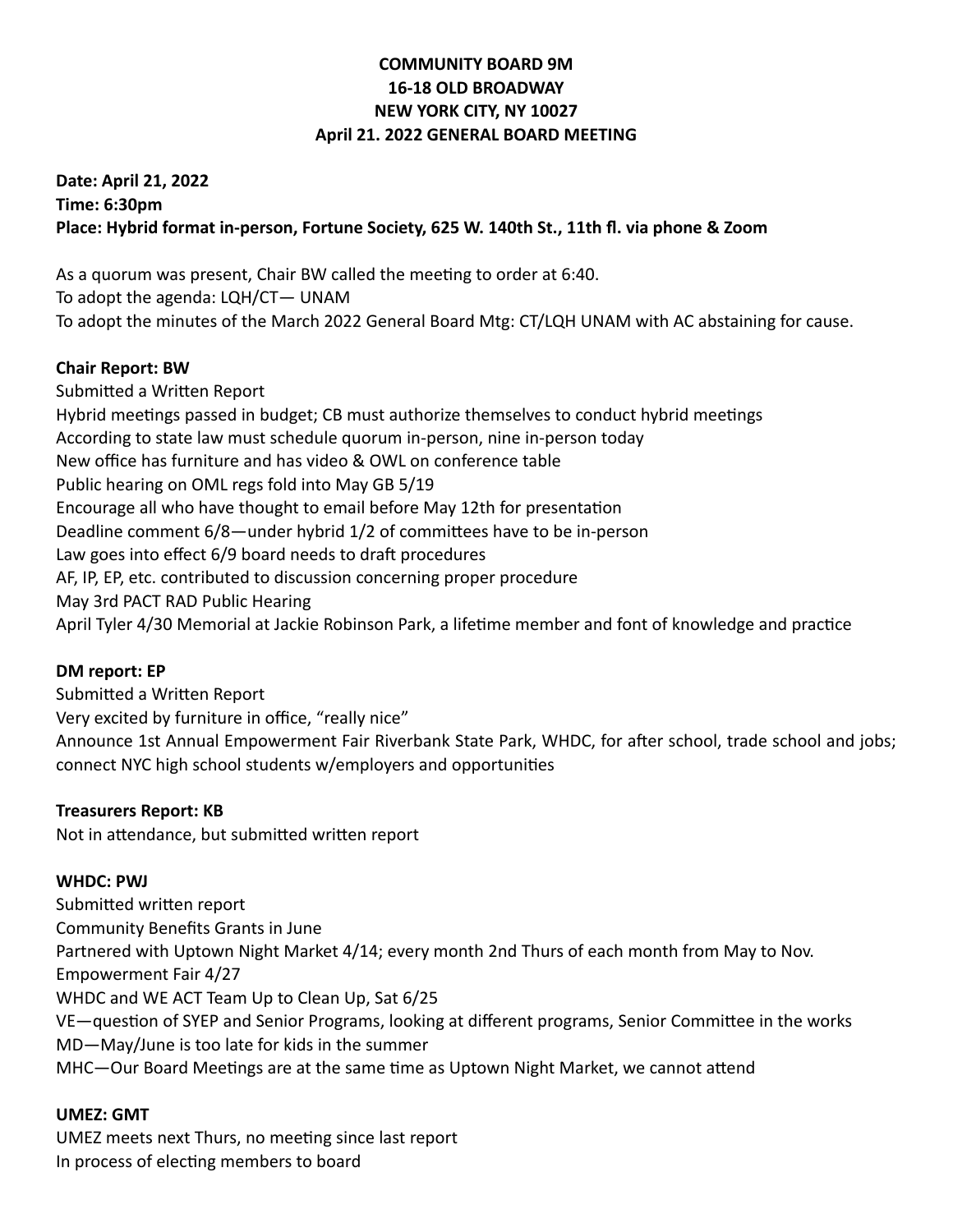## **125th St BID: KM**

4/12 District Attorney's office addressed 125th St corridor on business and safety and theft Solutions-Oriented approach:

- 1. Recidivism, office resources leveraged to address repeat offenders
- 2. Programatic solution, expand neighborhood investigation tools
- 3. Build cases against co-ordinated with fencing ops
- 4. Improving co-ordination between business, provide resources
- 5. Data sharing with NYPD

Conversation with Padmore John on what we're seeing, how important is restoring trust work with DC for guidance

BW—in Chair's report, budget and bail reform; under new option judge consider potential harm which was never function of bail. It was to make sure defendant appears in court

Sent letter to community police about Tagine Truck, CT truck moved

GMT—did BID collaborate with OASIS?

KM—service providers represented

M. Prettyman—thank you, K Kenny—could use that parking spot with a lot of construction, etc. already

BW recommend follow up with Uniform & Trans

GMT—thank you for bringing it up

# **Elected Officials:**

# M**BP: Keisha Sutton-James, Deputy Borough President**

Happy Passover

Covid recovery update MBPO release 16 point Covid plan

Stay Healthy to Stay Open giving on 1,000+ Safety Bags with high quality masks, thermometers, test kits, hand sanitizer

Planning more test kits and Safety Bags so will let you know when we're in your neighborhood

Borough Board Budget priorities include: affordable housing, parks and green space, B-HEARD, access to tech Housing 20,000 pending evictions cases send letter of Office of Counsel, only hear cases with attorney present Legal Services issue press release, can't take new cases, prevent homelessness

Applications still open for Manhattan Small Business Booster Loan

Contact our office 212-669-8300 or [info@manhattanbp.nyc.gov](mailto:info@manhattanbp.nyc.gov)

Open meetings law

5/11 Uptown wagon, you can donate clothing, goods, 1-5pm to drop off at our Manhattan Office, 8-10:30 to distribute donations, see flyer

WA—Thank you Miss Sutton-James, Are there a lot of people being evicted and are they going into the shelter system?

KSJ—We've been getting complaints, some people staying with family and friends, pray no one has to go to the streets, that is exactly what we are trying to avoid

Part of the issue is red tape and timing of things

Courts still seeing cases even through people don't have representation

BW—Thank you and for all your office does

# **Assembly Member Al Taylor** (in-person)

Thank you Miss Deputy BP

Part of team of legislators who sent letter asking courts to slow down court cases without representation \$2B ERAP and LRAP, utility & hospitals but 1st come 1st served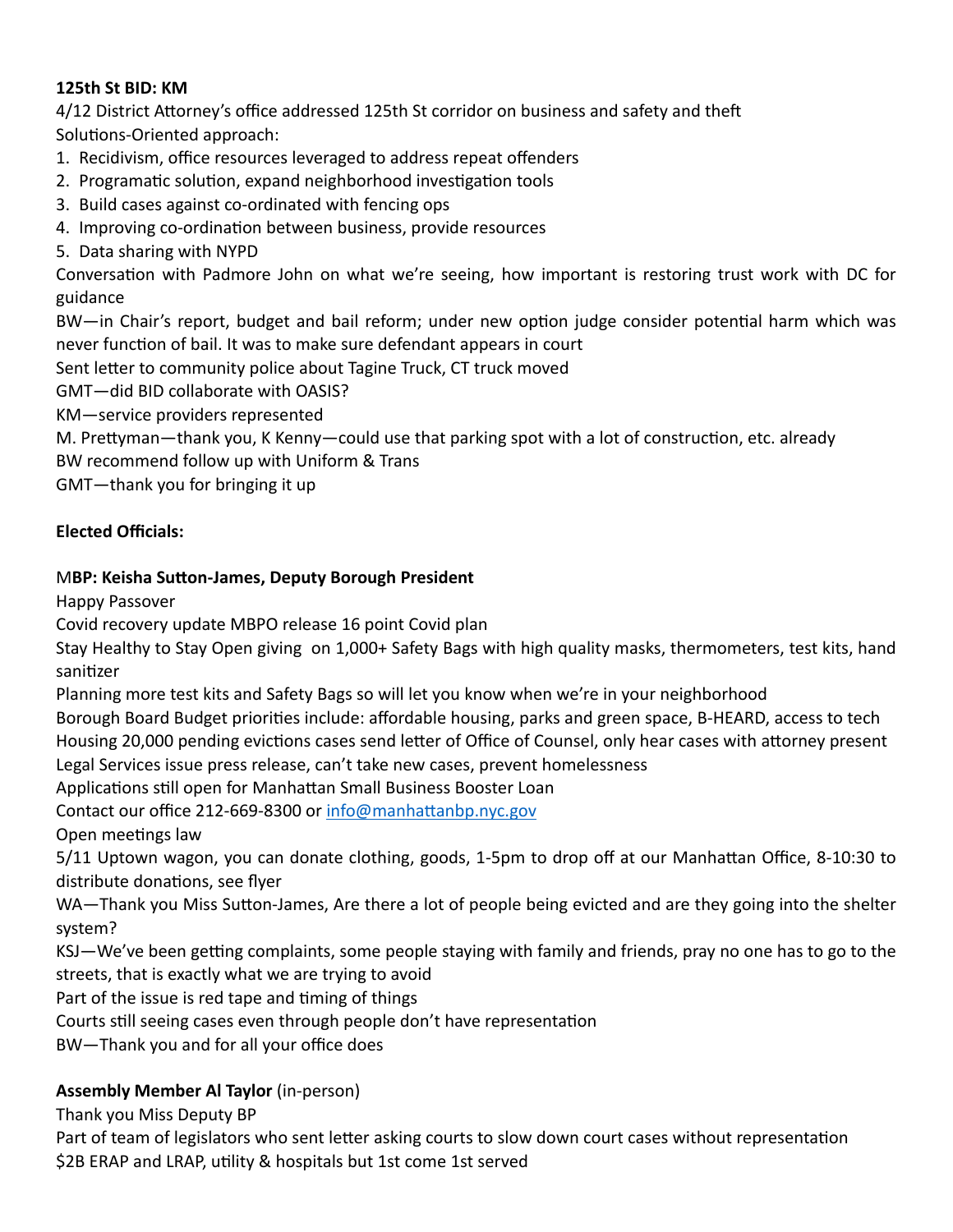Published editorial: Daily News 4/4 "Undoing NY Bail Reform Proves Fear Wins"

Increase in crime similar to other places, not connected to bail reform

Another sticking point 421-A

Last minute changes challenge

MD—Court system ramming cases through trial, not allowing us to prep our cases esp. gun cases, no DNA

AT—We've sent millions of dollars to DA's office to make sure they have the resources

MHC—Co-chair Cannabis Task Force; expectation that licenses have to show 2 years of profitable business, that seems like a major challenge

AT—People need to know that people are going to be licensed. A lot of conversation, but people need to know the facts; Sat 12-3 State office building discuss all the laws

Info put into chat

# **PUBLIC SESSION**

## **C. Dillon: Riverbank Community Garden**

Fear rushing through renovations, getting smaller beds, fence between beds (HORT/public) Ask for pause

AT—Yes, also spoke with Senator RJ's office

CD—Met with MBP and staff, Mark very helpful; there is now a time issue

## **Whitney Dearden: Dir. Public Programming, Riverside Park Conservancy**

Everything we do is free, see flyer [https://www.nycgovparks.org/events/summer\\_on\\_the\\_hudson](https://www.nycgovparks.org/events/summer_on_the_hudson) 212-870-3089 Excited to be in full capacity IP—Info online speak to accessibility? WD—Yes, should be online

## **Martin Collins: Uptown Arts Stroll** Left info in chat

## **M Dula**

NYC going back to 2 days/week ASP; for 2 years w/o problems; many places in city with no ASP ET—have to look at equity issue, Downtown Brooklyn has residential parking BW—committee Sanitation & Traffic

## **Ann Rocker**

Work for this park since 1985 North River Community Review, before we only had a sewage treatment plant No one should put name above park name, many issues through the years BW—Friends of RBSP should be included the there are meetings w/ elected officials and when there are discussions of important to the park; refer to Parks and Rec Committee; Thank you for being a long-term member of community and CB9

## **K Kenny**

Food truck (141st and Convent) increased rodent pop, vagrants to panhandle, oil spillage, noise issues Film crews not doing anything for our parks

BW—Uniform and Transport Committee meeting Th 5/5; please bring a list to U&T and also street signs EP—will address in District meeting; contact Film & TV committee. Let District Office know about film crews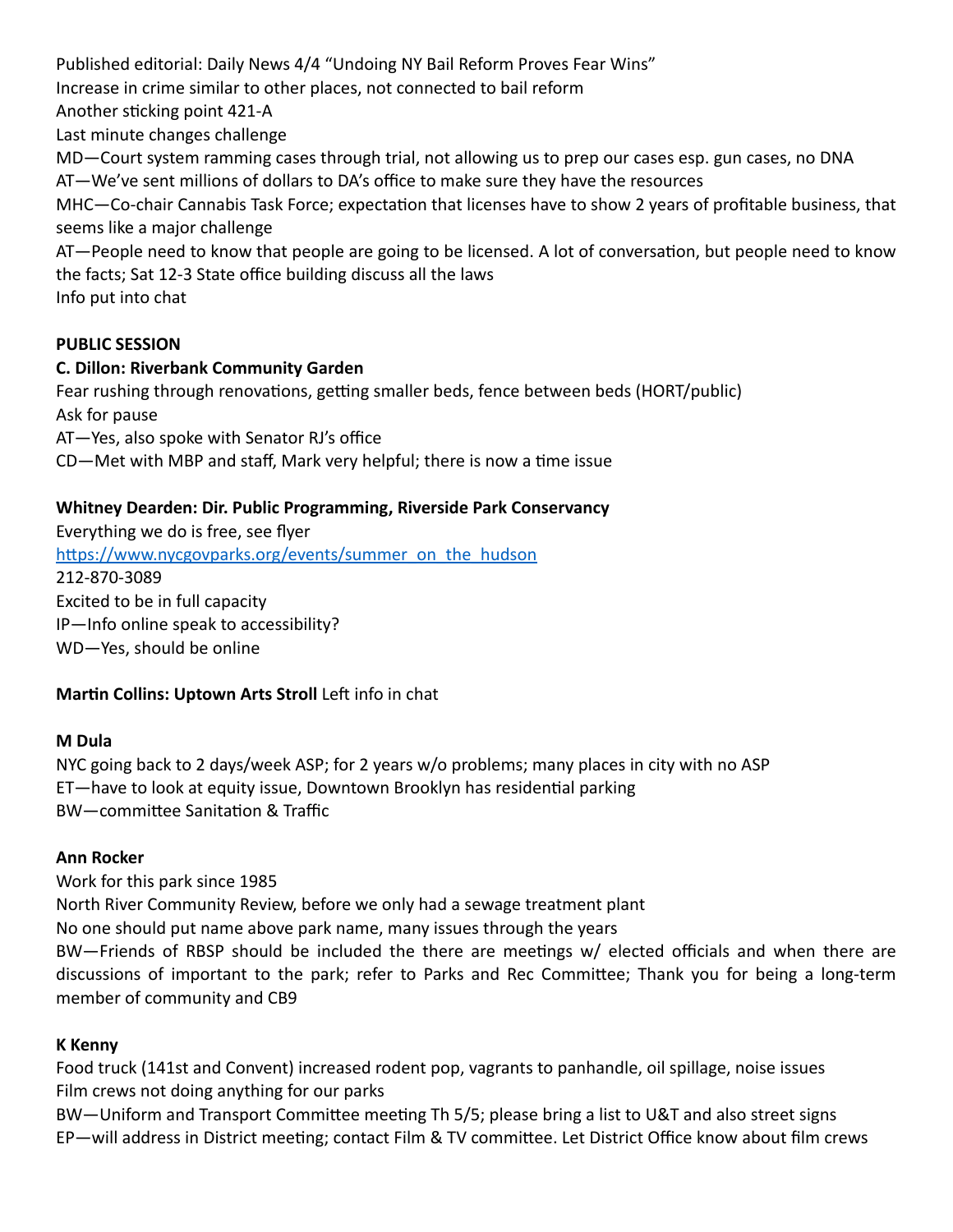GMT—Hand up during Miss Rocker's testimony; our community received \$ from state about settlement over sewage plant; DEC has the funds that were deposited with Hudson River Foundation, now closed

## **S Mortensen**

This room brings me back to memories of April Tyler—Memorial 4/30; We got tents Team Up to Clean Up, Marty started with Deirdre, 3rd official big, one-day clean up; hope for 400 volunteers: 6/25 10am

#### **OTHER ELECTEDS**

#### **Rep A Espaillat rep by N Norwood**

CB9 runs most efficient hybrid meeting CUNY Advanced Science Research Center (ASRC) rewarded for medical research Harlem Night Market through Nov. Art Competitions 4/27 deadline, high school students Manhattan DAs office on Public Safety w/ 125th St DIB very big topic Bro/Sis ribbon-cutting 143rd St & Hamilton Plaza; Fantastic building all the bells and whistles; great job in pulling the building off Congressman will come to AT memorial Infrastructure Map new, we're compiling the data for full report on what needs to be done as far as infrastructure, bring CBs up to speed Office open for constituent services: 212-663-39j00

#### **S Sen Robert Jackson rep by C Figueroa**

Office planning for spring Rent Clinics with Manhattan Legal Services, responding to evictions Inwood Clean Up Tel: 212-544-1073; if Qs rental assistance, SCRIE any state issue

## **Mayor's Community Affairs Unit (CAU), Angelica Perez**

Mayor appoint Jessica Tish for Sanitation Comiss Funding \$9M investment for year-round bike lane cleaning Apply for sealed trash container See online 100 days of accomplishments MCH—is there money for commercial garbage bins? BW—grateful for B-HEARD program, would like to see it expanded

#### **DA Bragg, Rep Jacques Brunvil**

Community liaison: brunvilj@dany.nyc.gov; 212-335-9302 Launch local business Give away at home Covid tests 4/27 partner with DOH provided Naloxone/NARCAN administration Last meeting, going to grad school (applause)

#### **ACTION ITEMS**

# **Reso re: 125th Street No. 1 Train Station Elevator Access** CT & PWJ—MTA use capital funds to give priority to elevator